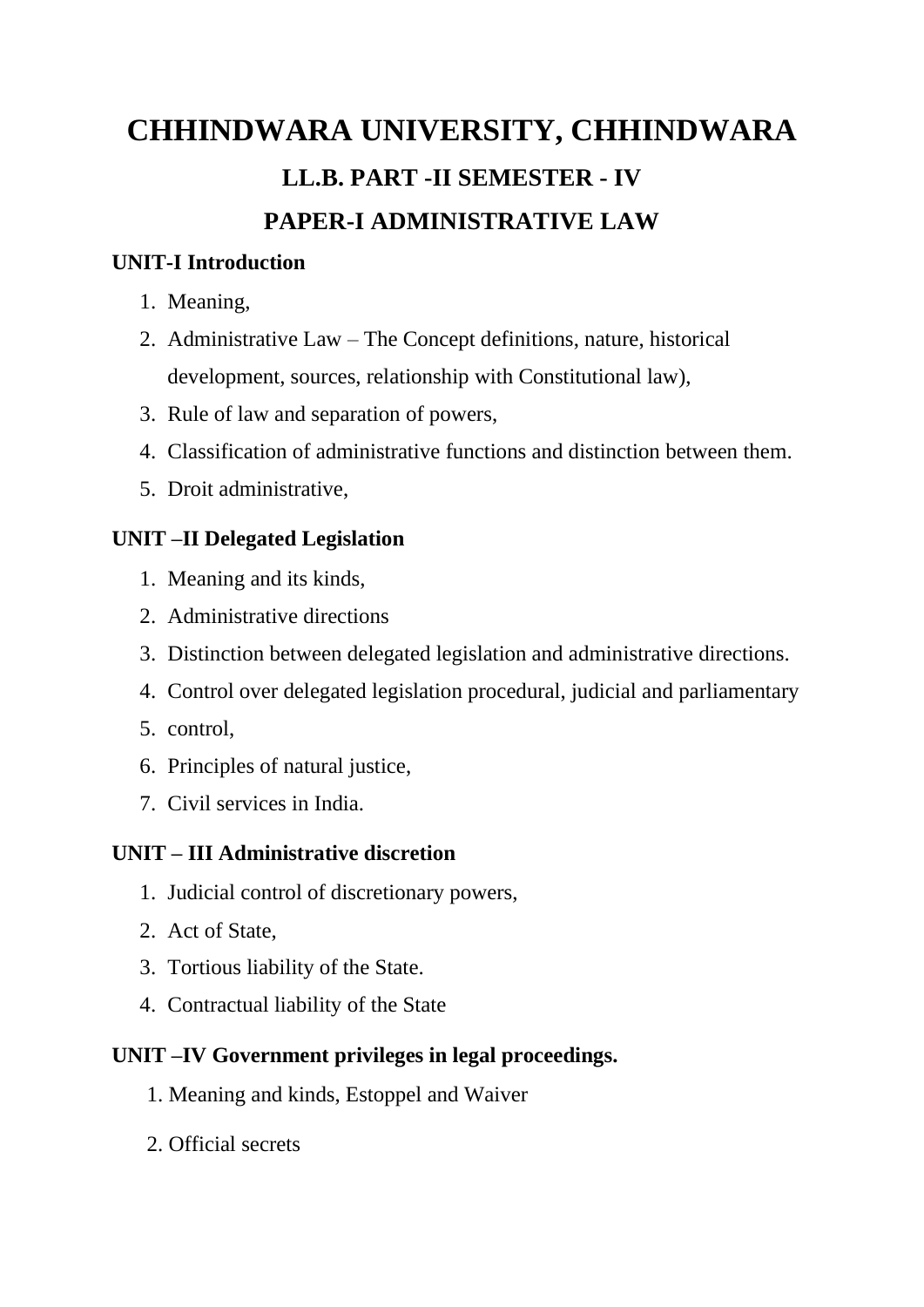- 3. right to information
- 4. lokpal and lokayukt
- 5. Central Vigilance Commissions
- 6. Commission of inquiry.

#### **UNIT-V Administrative Tribunals**

- 1. Definition of Administrative Tribunals
- 2. Merits, demerits,
- 3. Reasons of growth
- 4. Distinction between courts and Tribunals
- 5. Public corporation classification characteristics, controls, formation
- 6. Remedies Constitutional and ordinary.

#### **Leading Cases:**

- 1. Kasturilal v. State Of Up (AIR 1965 SC 1039)
- 2. A.K. Kraipak v. Union Of India (AIR 1970 S.C. 150)
- 3. S.L. Kapoor v. Jagmohan (AIR 1981 SC 130)
- 4. Board Of Trust Case Of The Port Of Bombay v. Dilip Kumar Nadkarni (AIR 1986 SC 109)
- 5. Sadhuram V. Delhi Transport Corporation (AIR 1983 SC 156)

#### **Select bibliography**

- 1. C.K. Allen, Law and Orders (1985).
- 2. D.D. Basu, Comparative Administrative Law (1998).
- 3. M.A. Fazal, Judicial Control of Administrative Action in India, Pakistan and Bangladesh (2000), Butterworths – India
- 4. Franks, Report of the Committee on Administrative Tribunals and Inquiries, HMSO, 1959.
- 5. Peter Cane, An Introduction to Administrative Law (1996) Oxford.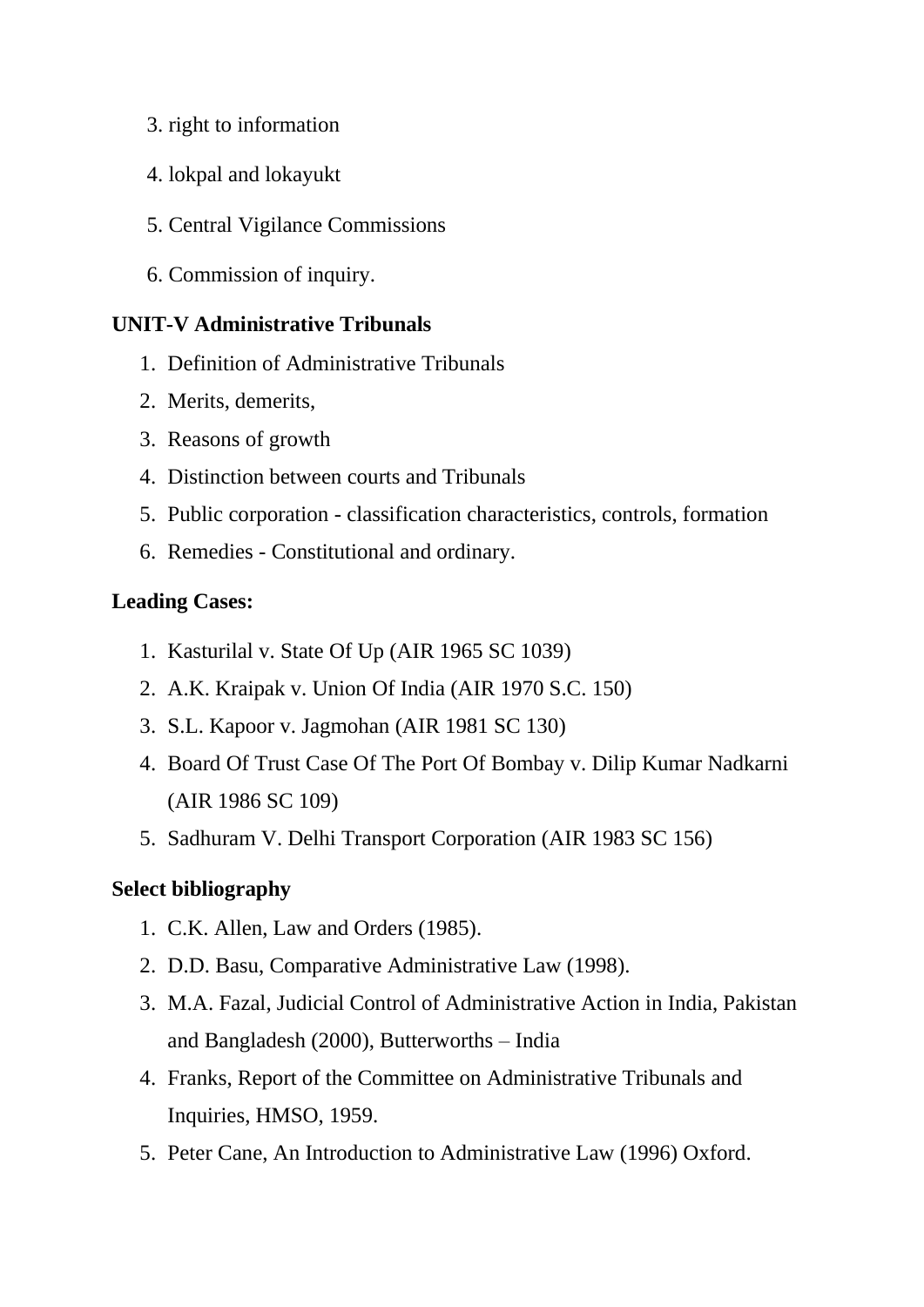- 6. Wade, Administrative Law (Seventh Edition, Indian print 1997), Universal, Delhi.
- 7. J.C. Garner, Administrative Law (1989), Butterworths (ed.B.L.Jones).
- 8. M.P. Jain, Cases and Materials on Indian Administrative Law, Vol I and II (1996), Universal, Delhi.
- 9. Jain & Jain, Principles of Administrative Law (1997), Universal, Delhi.
- 10.S.P. Sathe, Administrative Law (1998) Butterworths, India, Delhi.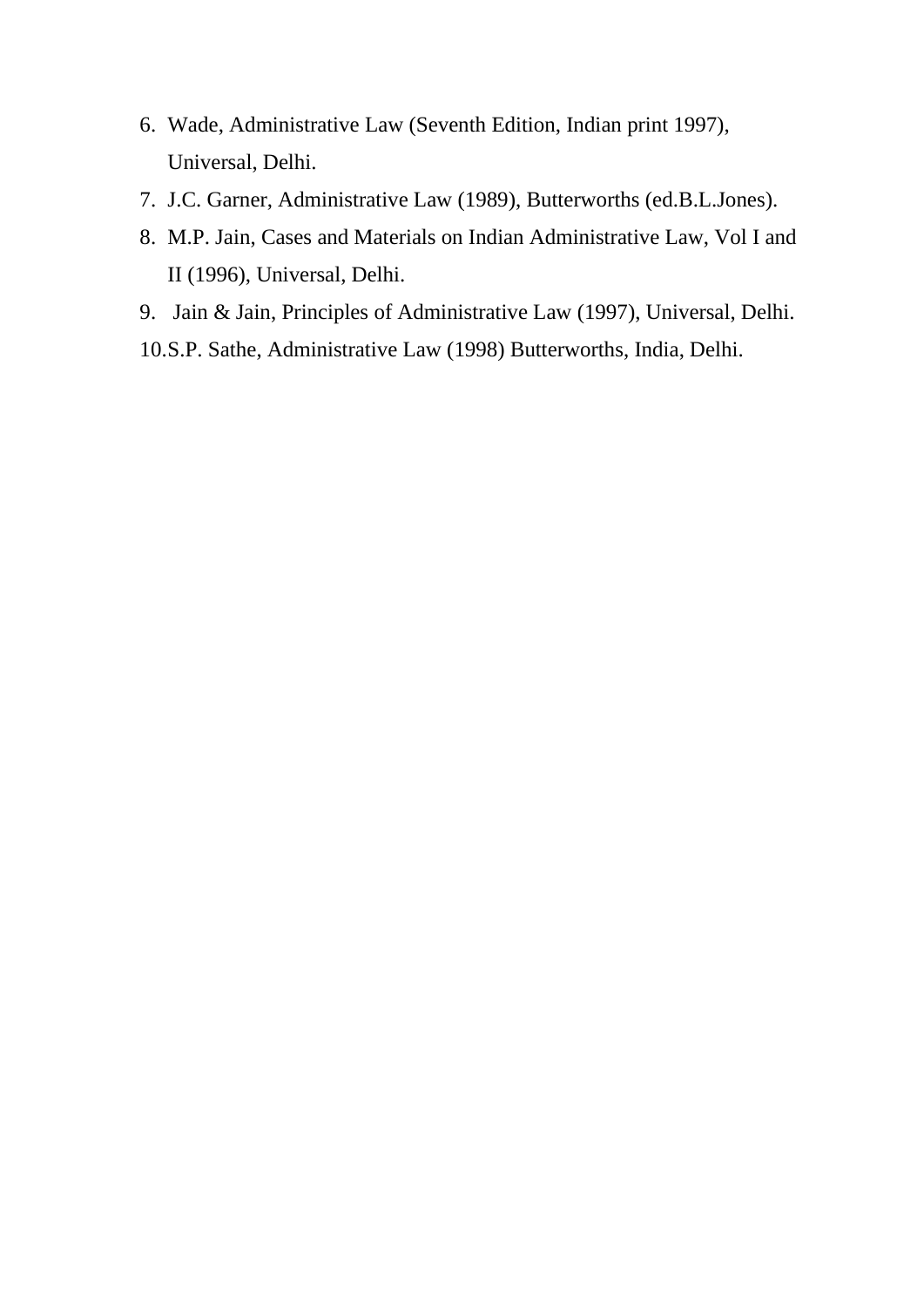# **CHHINDWARA UNIVERSITY, CHHINDWARA LL.B. PART -II SEMESTER - IV PAPER – II CRIMINOLOGY & PENOLOGY**

#### **UNIT-I**

1. Definition, Nature, Scope and Importance of Criminology; Methods of Criminological Studies;

#### **UNIT-II**

- 1. Schools of Criminology; Future Directions in Criminology with Special Reference to Peace-making
- 2. Criminology, Postmodern Criminology and Feminist Criminology, Cause of Crime

#### **UNIT III**

- 1. Concept of Punishment; Relationship between Criminology and Penology; Forms of Punishment - From Ancient to Modern;
- 2. Theories of Punishment; Capital Punishment; ) Death Penalty by Public hanging

Capital punishment in India

- a. Death Penalty or life imprisonment
- b. Rarest of the rare cases
- c. Constitutionality and grounds of capital punishment
- d. Minority judgement of justice Bhagwati

#### **UNIT IV**

- 1. Police and its Role in Crime Prevention;
- 2. Concept of Treatment with Special Reference to Prison,
- 3. Indian Jail Reforms Committee Report 1919-20 (Recommendations)
- 4. Plea for setting up Prison Panel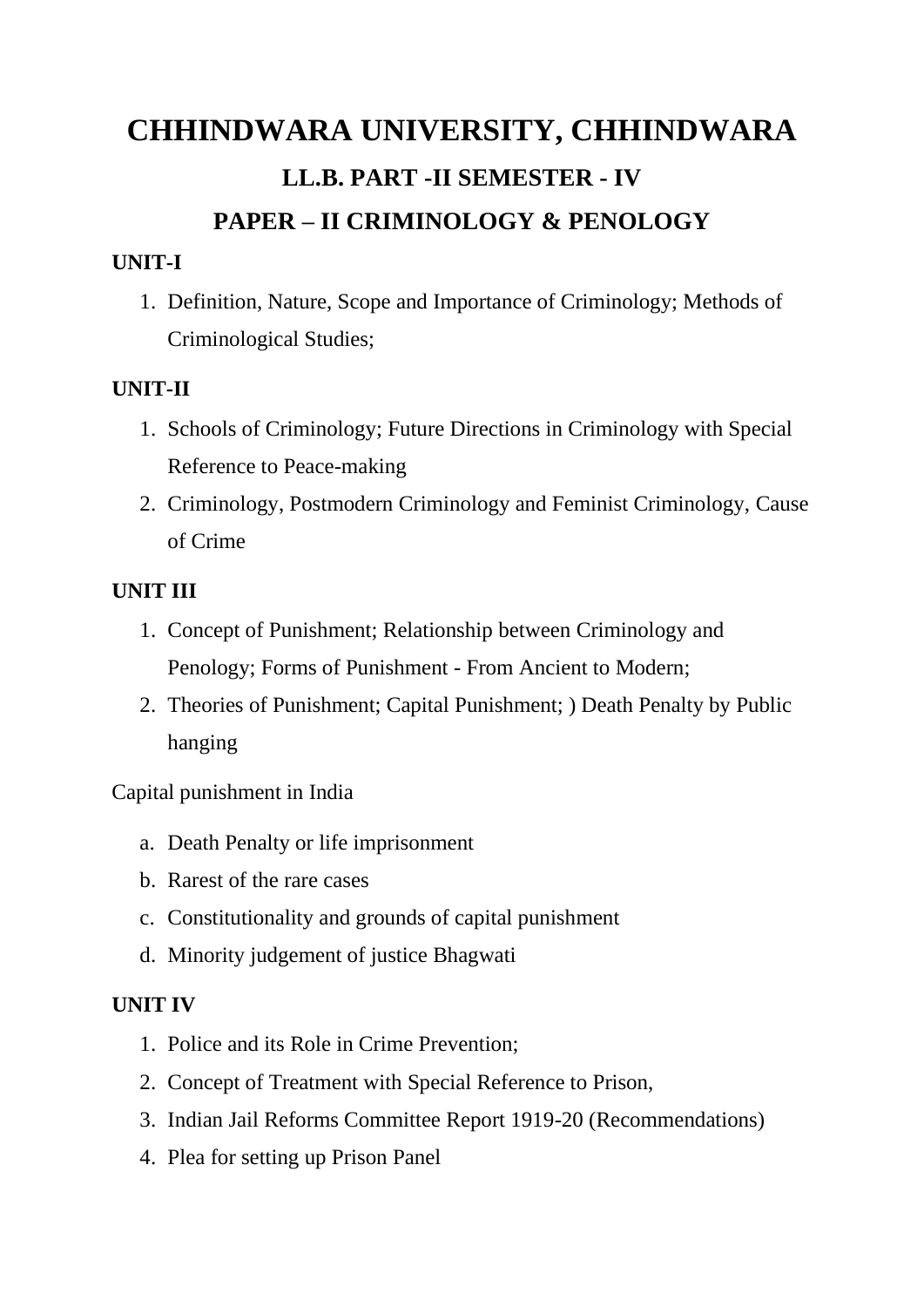- 5. Role of Prisons in Modern Penology
- 6. The problem of Overcrowding in prisons
- 7. The problem of prison Discipline
- 8. The problem of Prisoners' Health
- 9. Probation and Parole;
- 10.New Dimensions of Penology Compensation to the Victims of Crime; Victimology.

#### **UNIT-V Imprisonment**

- 1. Simple Imprisonment
- 2. Rigorous Imprisonment
- 3. Solitary confinement
- 4. Imprisonment for life
- 5. Monetary Punishment
- a) Fine
- b) Forfeiture of Property

#### **Select Bibliography**

- 1. E. Sutherland, White collar Crime (1949).
- 2. Prof. N.V. Paranjape Criminology and penology.
- 3. Dr. Yamuna Shankar Sharma penology.
- 4. Om Prakash Shrivastava Principles of Criminal Law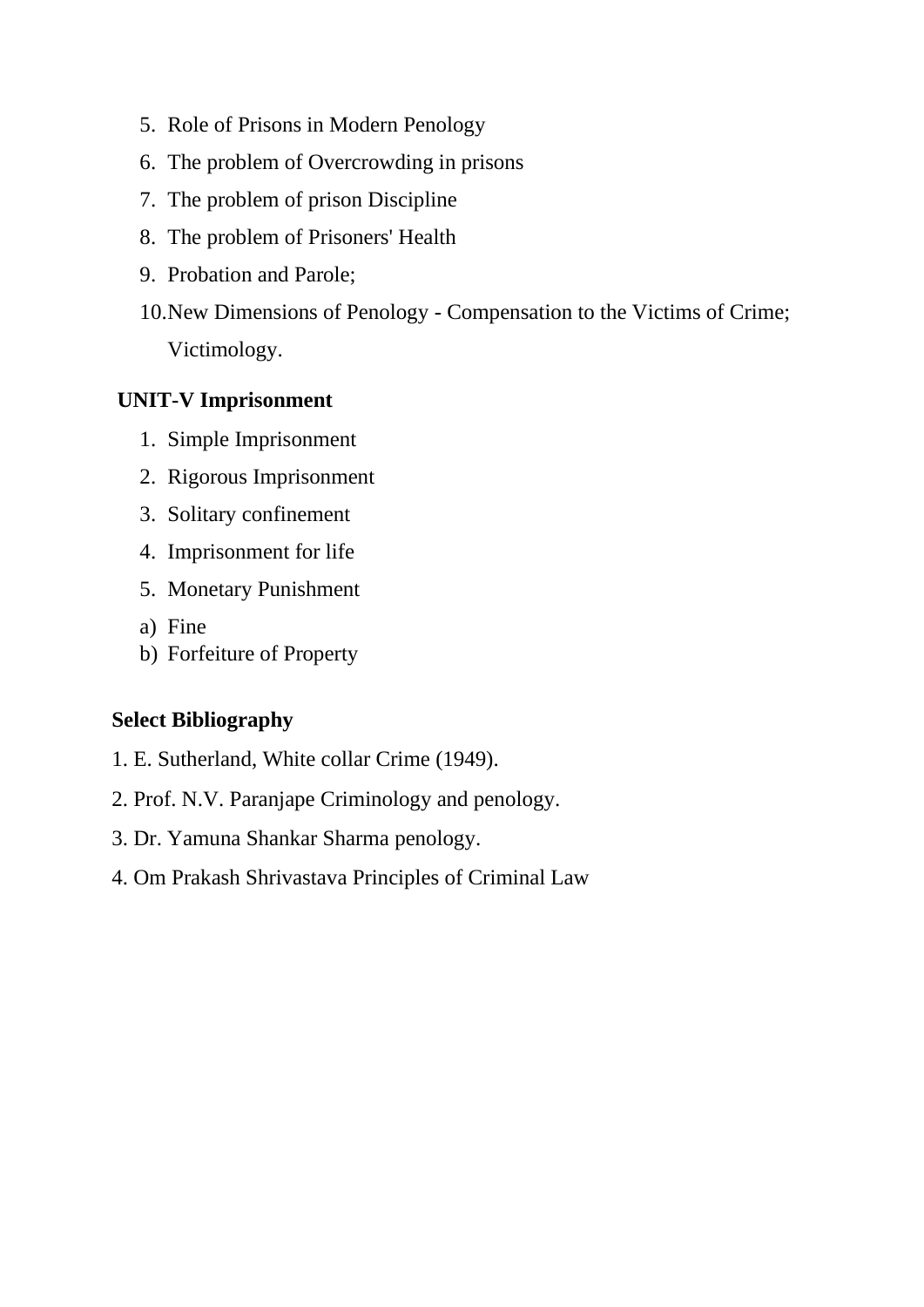# **CHHINDWARA UNIVERSITY, CHHINDWARA LL.B. PART II SEMESTER III**

## **PAPER – III**

## **INTELLECTUAL PROPERTY LAWS**

#### **UNIT – I Concept**

1. Concept of Property vis-a-vis Intellectual Property

- a) Concept of Property and Theories of Property An Overview.
- b) Theories of Intellectual Property Rights.
- c) Social and Economic Development and Role of Intellectual Property System.
- d) Need for Protecting Intellectual Property Policy Consideration National Perspectives and International Demands.

2. Types of Intellectual Property - Origin and Development - an Overview. Intellectual Property Rights as Human Right.

### **Role of International Institutions**

- 1. World Intellectual Property Organisation (WIPO)
- 2. Function of WIPO
- 3. Membership of WIPO
- 4. Agreement between the WIPO and the WTO
- 5. Dispute Settlement New Treaties

### **UNIT – II Copyright: National Perspective**

- 1. Copyright: What and Why?
- 2. Term of Copyright, Assignments and Licensing
- 3. Registration and Regulatory Authority
- 4. Procedure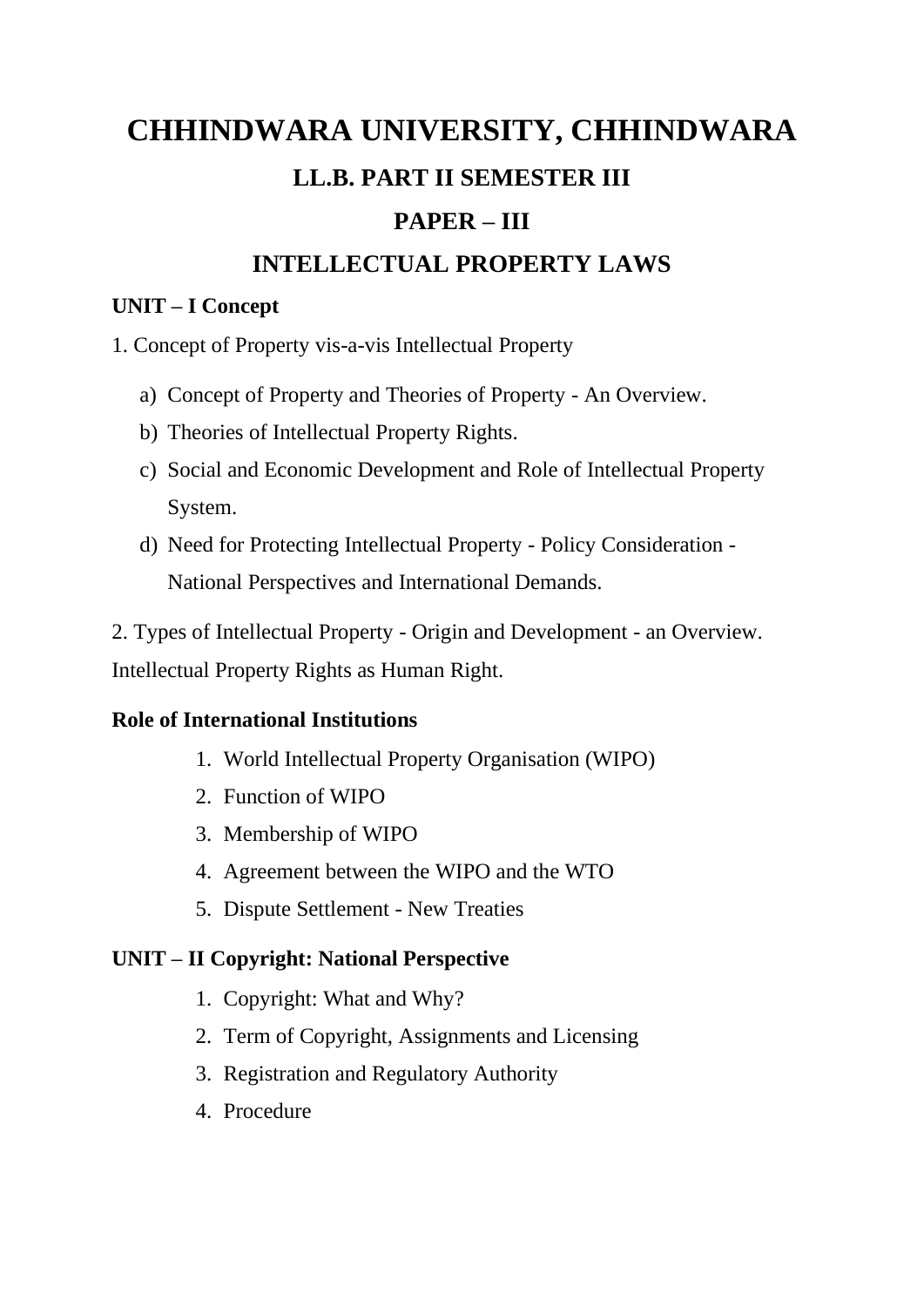- 5. Infringements and Remedies Contractual, Civil, Criminal and Administrative.
- 6. An Overview of International Perspective

#### **UNIT-III Trademarks**

- 1. The rationale of protection of trademarks as an aspect of commercial and of
- 2. Consumer rights, Dilution Theories of trade mark
- 3. Definition and concept of trademarks
- 4. Registration of trademark- authorities under the trademark Act
- 5. Passing off and infringement
- 6. Remedies

#### **UNIT-IV Patents**

- 1. Concepts and Historical view of the patents
- 2. Process of obtaining a patent, authorities
- 3. Procedure for filling patents: patent co-operation treaty
- 4. Prior publication or anticipation
- 5. Rights and obligations of a patentee
- 6. Compulsory licences
- 7. Infringement defences
- 8. Injunctions and related remedies

#### **UNIT – V an Overview of:**

- 1. The Geographical Indications of Goods Act, 1999.
- 2. The Semiconductor Integrated Circuits Layout- Design Act, 2000.
- 3. The Protection of Plant Varieties and Farmer's Rights Act, 2001.

#### **Selected Bibliography**

1. Cornish W.R. Intellectual Property, Patents, Trade Marks, Copy Right and Allied Right (1999), Asia Law House, Hyderabad.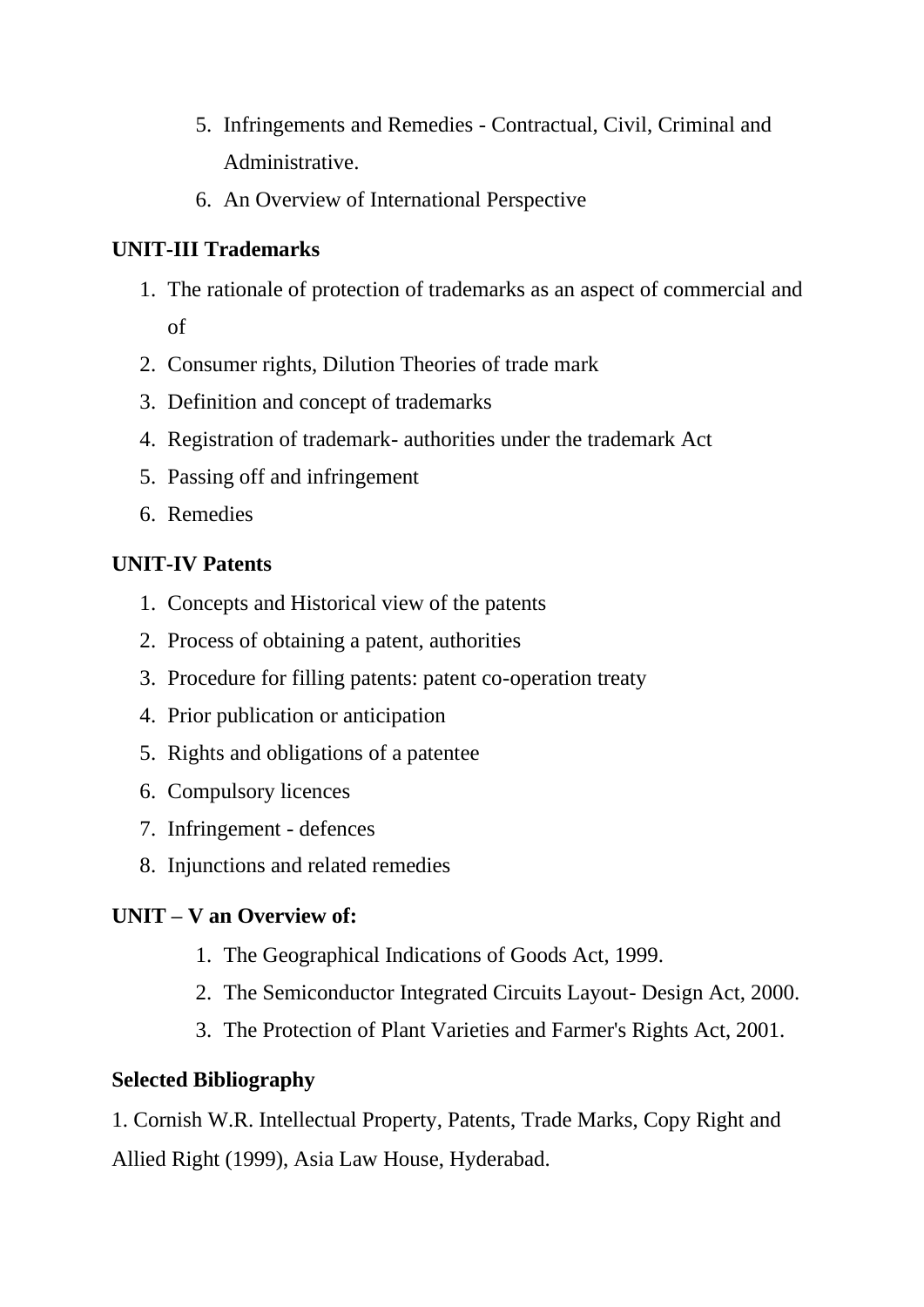2. Vikas Vashishth, Law and practice oi Intellectual Property 1999 Bharat Law House Delhi.

3. P. Narayanan, Ine1lectua1 Property Law (1999), (ed) Eastern Law House, **Calcutta** 

4. Bibeck Debroy (ed). Intellectual Property Right (1998), Rajiv Gandhi Foundation, Delhi

5. U.I.F. Anderfelt, International Patent Legislation and Developing Countries (1971)

6. W.R. Cornish, Intellectual Property (3rd ed) (1996) Sweet and Maxwell

7. K. Thairani, copyright: The Indian Experience (l987)

8. W.R. Cornish, Para and Materials on Intellectual Property (1999) Sweet and Maxwell.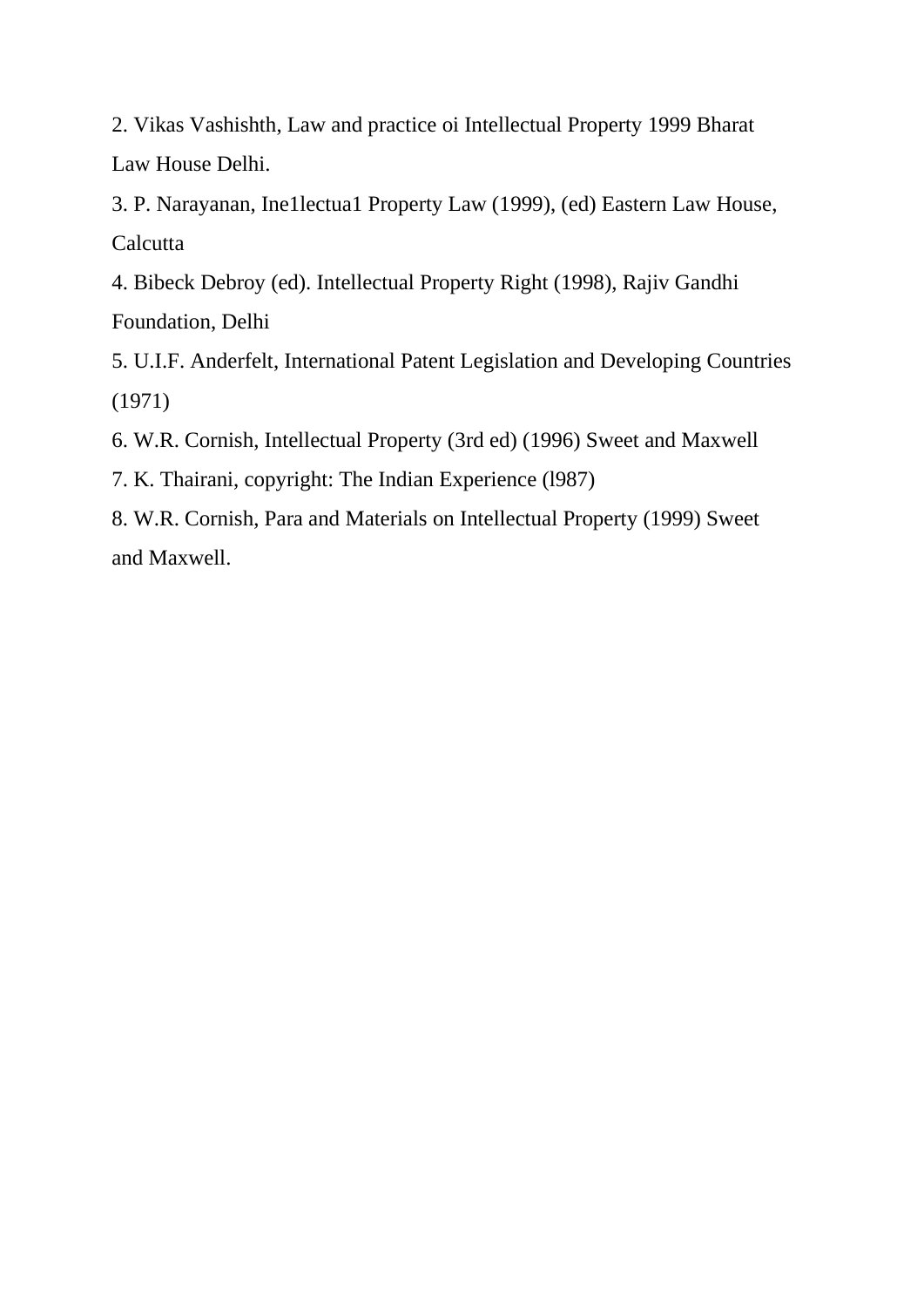## **CHHINDWARA UNIVERSITY, CHHINDWARA**

## **LL.B. PART II SEMESTER III**

## **PAPER – IV**

## **SOCIAL SECURITY AND OTHER LABOUR LEGISLATION (LABOUR LAW-II WITH NEW AMENDMENTS)**

#### **UNIT I. Employees States Insurance Act, 1948:**

- (1) Historical Development
- (2) Objects and Application of the Act, Important Definitions
- (3) Employment Injury
- (4) Liability of the Employers for Accidents during and In the Course of Employment.
- (5) Various Benefits Available Under the Act
- (6) Constitution, Jurisdiction and Powers of Employees State Insurance Court.

#### **UNIT II. The Minimum Wages Act, 1948:**

- 1. Object, Constitutional Validity and Salient Features of the Act
- 2. Important Definitions
- 3. Fixation of Minimum Rates of Wages

#### **UNIT III. The payment of Wages Act, 1936:**

- 1. Scope and Applicability of the Act.
- 2. Important Definitions
- 3. Payment of Wages and Deductions from Wages
- 4. Authorities Under the Act

#### **UNIT IV. The Factories Act, 1948:**

- 1. Important Definitions
- 2. Inspecting Staff
- 3. Health, Safety and Welfare Measures
- 4. Working Hours of Adults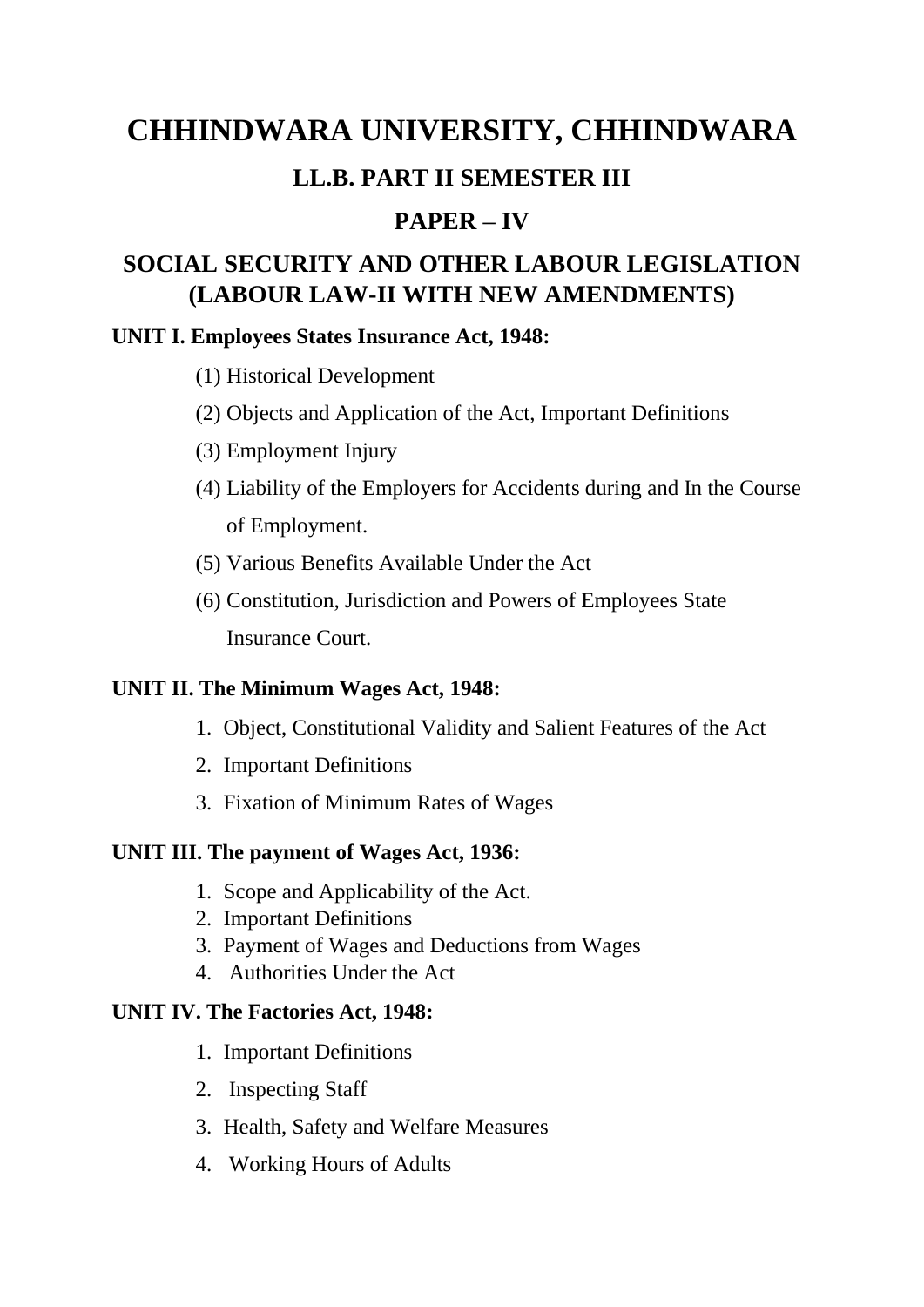- 5. Employment of Young Persons
- 6. Annual Leave with Wages

#### **UNIT V. The Payment of Bonus Act, 1965:**

- 1. Scope and Applicability of the Act
- 2. Important Definitions
- 3. Minimum Bonus and Maximum Bonus
- 4. Calculation of Bonus

#### **Selected Bibliography**

- 1. S.N. Mishra : Labour and Industrial Law, Central Law Publication, Allahabad,
- 2. S.C. Srivastava: Industrial Relations and Labour Law, Vikas Publishing House, New Delhi
- 3. Khan and Khan's: Commentary on Labour and Industrial Law, Asia Law House, Hyderabad
- 4. V.G. Goswami : Labour and Industrial Laws, Central Law Agency, Allahabad) Eligibility and Disqualification for Bonus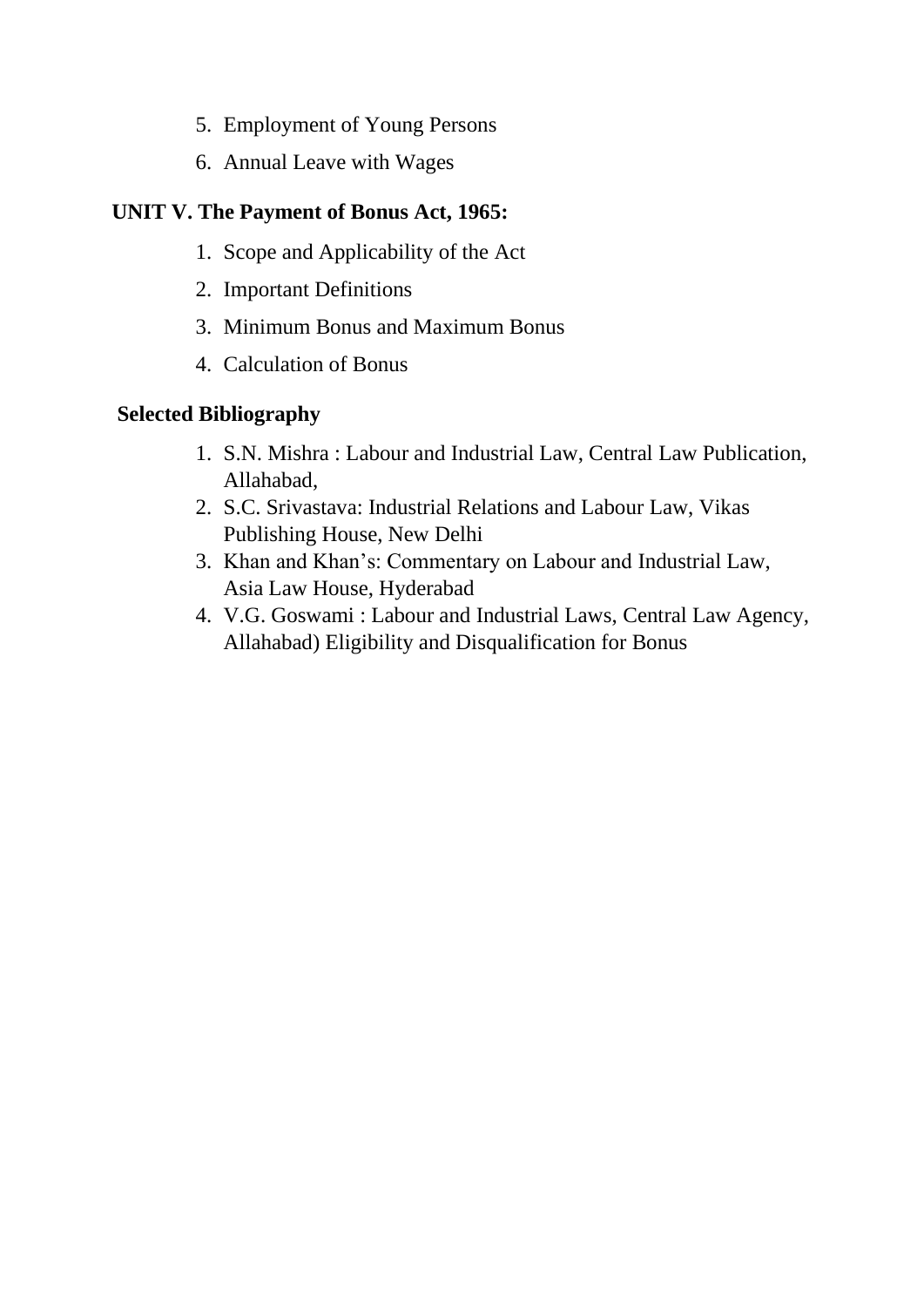# **CHHINDWARA UNIVERSITY, CHHINDWARA LL.B. PART II SEMESTER III**

## **PAPER – V**

## **LAW RELATING TO WOMEN AND CHILD**

#### **UNIT I**

- 1. Legal Position of Women in Pre-Independence Period:
	- a. Legal Position of Women in Ancient India
	- b. Legal Position of Women in Medieval India
	- c. Legal Position of Women in British India
- 2. Women's Right and Indian Constitution:
	- a. Constitutional Provisions Concerning Equality and Protection of Women in Chapters of
	- b. Fundamental Rights and Directive Principles.

## **UNIT II**

- 1. U.N. Convention on Elimination of Discrimination against Women, 1979.
- 2. U.N. Machinery for Advancement of Women's Equality and Women's Welfare.
	- a. International Commission on Status of Women
	- b. CEDAW
- 3. Social Legislation for Women
	- (i) Dowry Prohibition Act, 1961
	- (ii)Dowry Crimes and I.P.C., 1860
		- a) Cruelty against Married Women (Section 498 A)
		- b) Offence of Dowry Death (Section 304 B)
- 4. Stree Dhan and Matrimonial Property
- 5. Women's Right to Control their Re-Productivity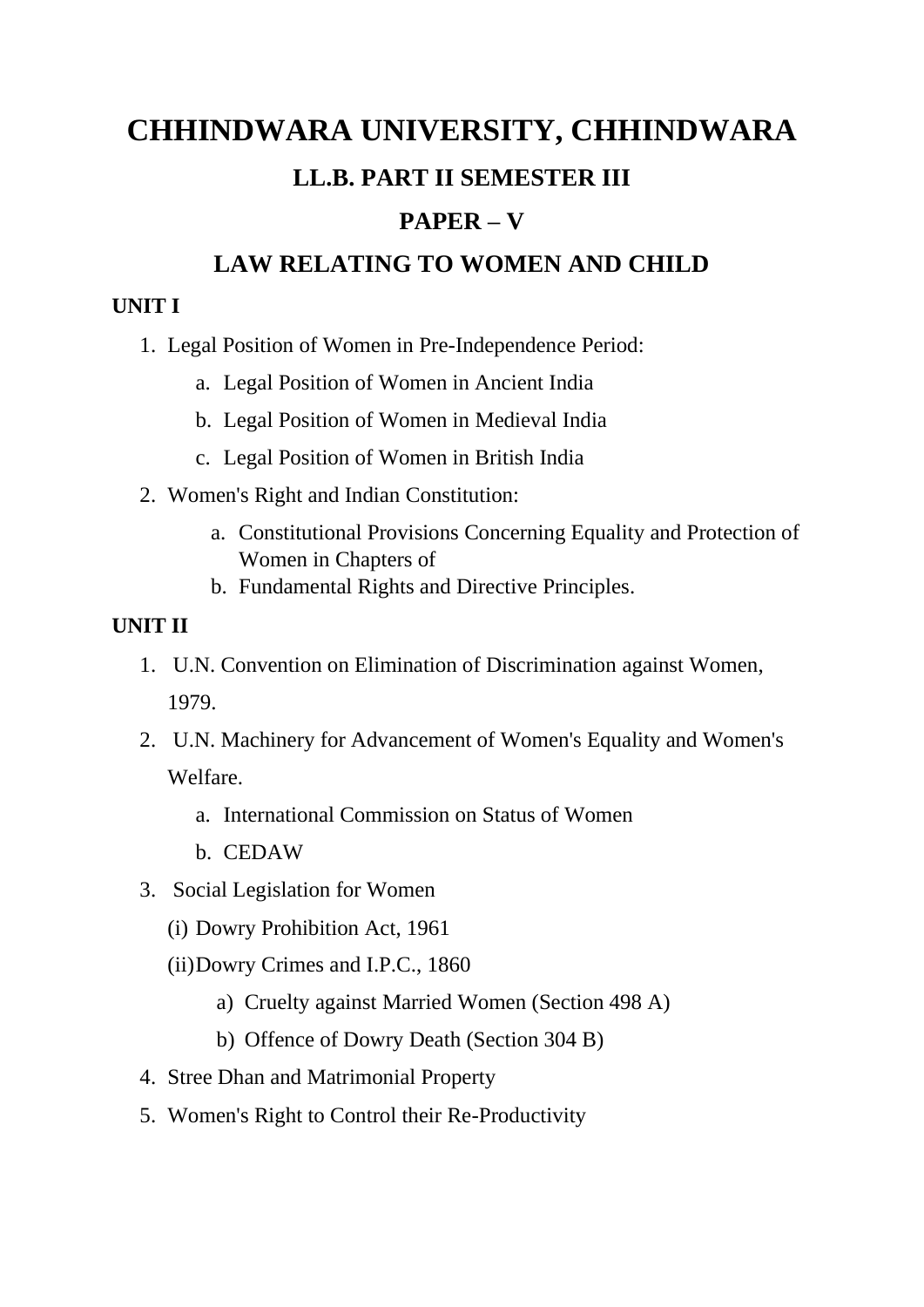#### **UNIT III**

- 1- Concept of Child Determination of Age
- 2- Protection of Children's Rights under Religion Hindu, Islam and **Christian**
- 3- UN Declaration of the Rights of Child, 1959
- 4- UN Convention on the Rights of the Child, 1989
- 5- Impact of War on Child and Protection of Child during Armed **Conflict**

#### **UNIT IV**

- 1. Protection of Children's Rights in Indian Constitution:
- 4. Child Labour (Prohibition and Regulation) Act, 1986

#### **UNIT V**

- 1. Protection of Child under various Personal Laws
- 2. Protection of Child under Commercial Laws
- 3. Child and Delinquency with Special Reference to Juvenile Justice (Care and Protection of Children) Act, 2000

#### **Selected Bibliography:**

- 1. S.K. Agrawal, Public Interest Litigation,1985, Indian Law Institute, New Delhi
- 2. O.P. Gupta, Dimension of Social Justice,1983
- 3. Lotika Sarkar, Crime And Women, Vikas Publication, New Delhi
- 4. Roma Mukherji, Women, Law and Free Legal Aid in India Deep &Deep Delhi)
- 5. Shobha Sexena Crime Against Women (Deep &Deep, Delhi)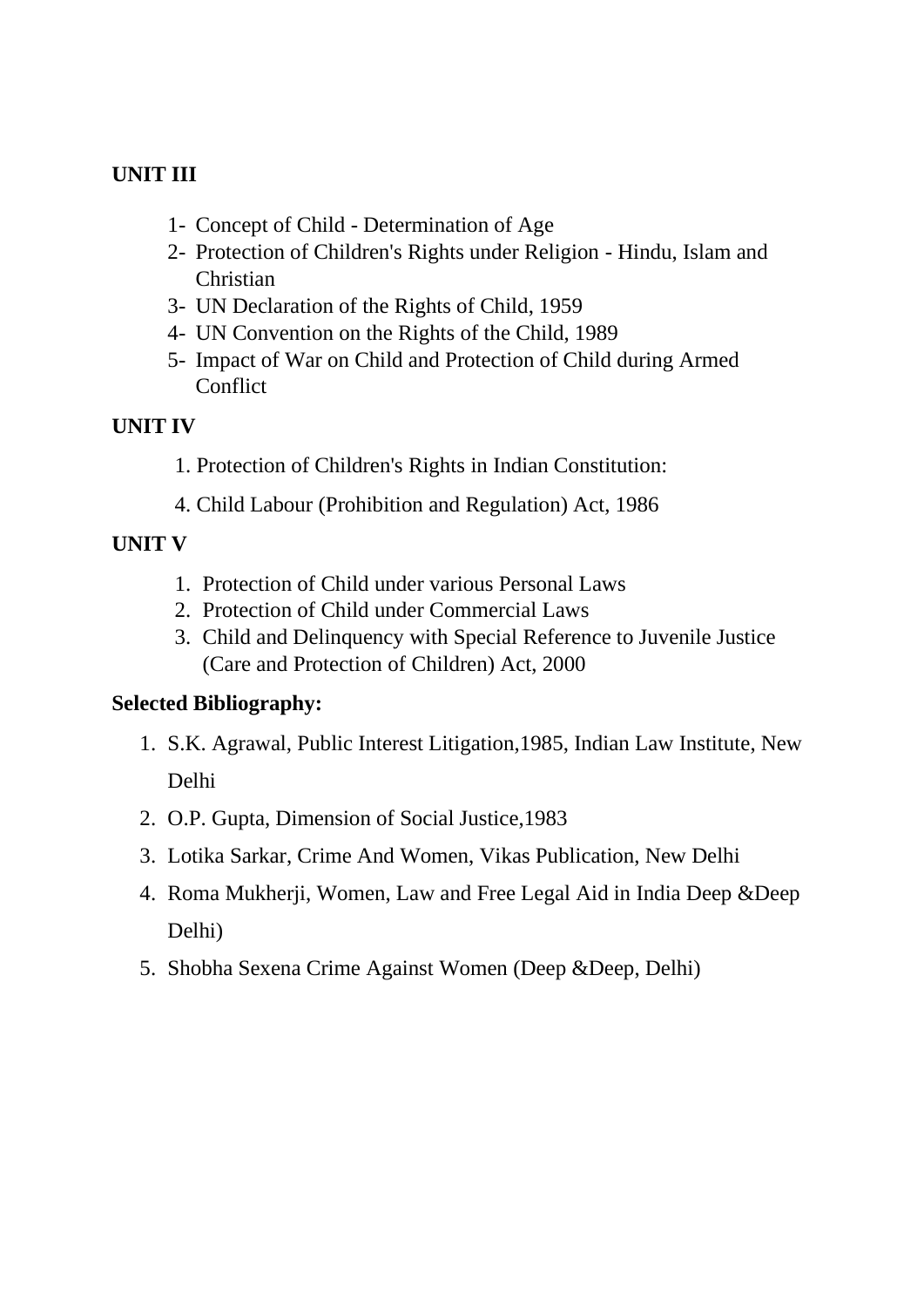## **CHHINDWARA UNIVERSITY, CHHINDWARA**

## **LL.B. PART II SEMESTER III**

## **PAPER – VI LAND LAWS INCLUDING TENURE AND TENANCY SYSTEM**

#### **Unit – I Concept**

- 1- Objects and Reasons and Basic features of enacting Madhya Pradesh Land Revenue Code, 1959.
- 2- Definitions: Abadi, Agriculture, Agriculture and Revenue years, Board, Bonafide Agriculturist, Co-operative Society, Government Forest, Government Lesee, Holding, Improvement, Land, Landless Person, Land Records, Mango grove, Orchard, Plot number, Rents, Revenue Officer.
- 3- Tenant, Tenure-holder,

#### **Unit – II Revenue Board and Revenue officer**

- 1- Constitution and Conditions of service of members.
- 2- Jurisdiction of Board and Powers of Board.
- 3- Revenue Officers, Their Classes and Powers and Procedure of Revenue
- 4- Officer and revenue courts.
- 5- Powers of State Government to alter the limits
- 6- Powers of State Government of appointing Revenue Officers
- 7- Sub-Divisional Officers
- 8- Powers to transfer Cases
- 9- Conferral of Status of Courts, Inherent Powers and other Powers of Revenue Courts
- 10- Appeal, Revision and Review
- 11- Appellate, Authorities and their powers and limitation for appeals,
- 12- Revision
- 13- Review of orders
- 14- Stay of execution of orders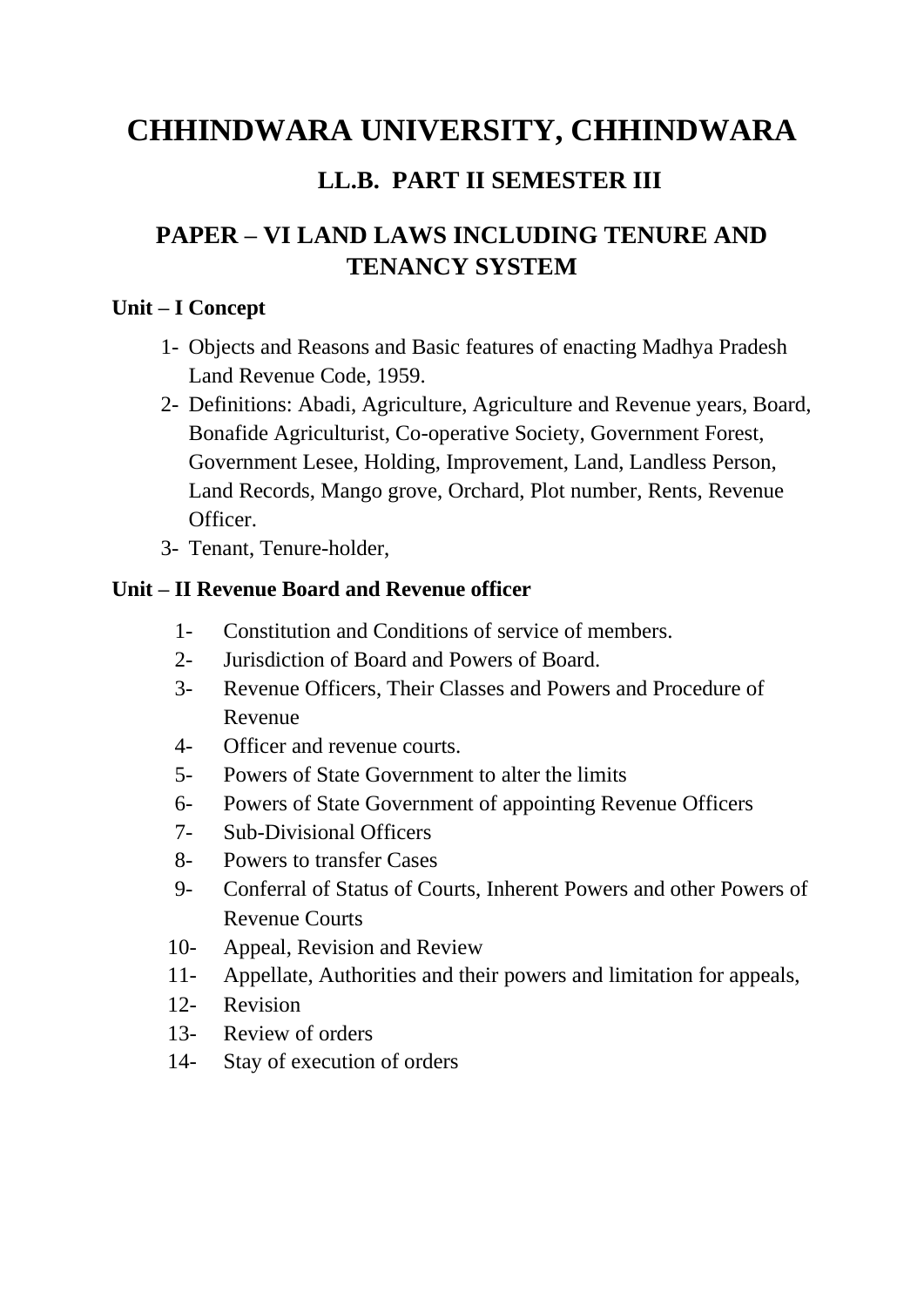#### **Land and Land Revenue**

- 1- State ownership in all lands, Liability of land to pay land revenue, land exempted from payment of land revenue, and variation of land revenue
- 2- Assessment, Reassessment,
- 3- Revenue Survey and Settlement in Non Urban Area.
- 4- Appointment and Powers of Settlement Officers,
- 5- Revenue Survey,
- 6- Settlement of Rent,
- 7- Assessment and Re-Assessment of Land in Urban Area,
- 8- Land Records
- 9- Formation of circles and appointment of Patwari and Revenue Inspectors,
- 10- Land Records, Field Map, Record of rights,
- 11- Realisation of Land Revenue

#### **Unit – III Tenure Holders**

- 1- Bhuswami
- 2- Right of Transfer, Forfeiture, lease, set aside of transfer, Reversion of land of members of aboriginal tribes, Diversion of land, Relinquishment, abandonment, disposal and partition of holding,
- 3- Occupancy Tenants,

#### **Unit – IV Government lessee and service land rights and liabilities of**

#### **Government lessee**

- 1. Government lease Appointment, Termination of lease, Service Land
- 2. Alluvion and Deluvion
- 3. Consolidation of Holding
- 4. Village Officers
- 5. Patels
- 6. Kotwars